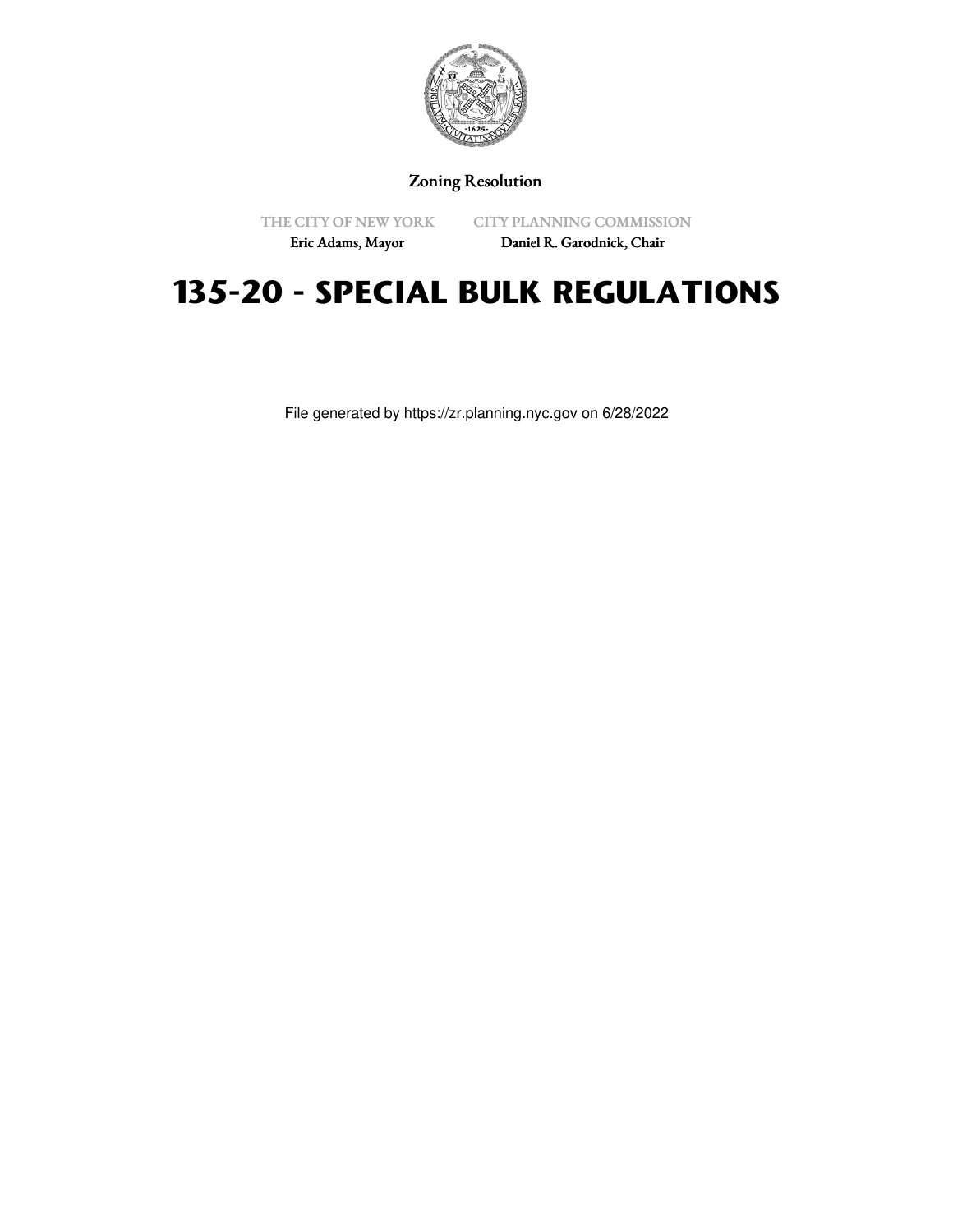## **135-20 - SPECIAL BULK REGULATIONS**

#### LAST AMENDED

The underlying #floor area#, #yard#, #street wall# location and height and setback regulations are modified by the provisions of this Section.

## **135-21 - Special Floor Area Regulations**

#### LAST AMENDED

The underlying #floor area# regulations are modified by the provisions of this Section. For the purpose of this Section, defined terms include those set forth in Sections 12-10 and 23-911.

The table below sets forth the maximum #floor area ratio# of a #zoning lot# for each Subdistrict. Column 1 sets forth the maximum #floor area ratio# for #commercial# #uses# other than offices, as listed in Use Group 6B, and Column 2 sets forth the maximum #floor area ratio# for offices. Column 3 sets forth the maximum #floor area ratio# for #residences#, other than #MIH sites# and #affordable independent residences for seniors#, that are subject to the provisions of paragraph (d)(4)(i) or (d)(4)(iii) of Section 23-154 (Inclusionary Housing). Column 4 sets forth the maximum #residential# #floor area ratio# for #MIH sites# where either #affordable floor area# is provided in accordance with the provisions of paragraphs (d)(3)(i) through (d)(3)(iv) or paragraph  $(d)(5)$  of Section 23-154, or where a contribution to the #affordable housing fund# is made in accordance with paragraph  $(d)(3)(v)$  of such Section. Column 4 also sets forth the maximum #floor area ratio# for #community facility uses#, other than #long-term care facilities#. Column 5 sets forth the maximum #floor area ratio# for #zoning lots# containing #affordable independent residences for seniors# or #long-term care facilities#.

For #zoning lots# with #buildings# containing multiple #uses# or for #zoning lots# with multiple #buildings# containing different #uses#, the maximum #floor area ratio# for each #use# shall be as set forth in the table, and the maximum #floor area ratio# for the #zoning lot# shall not exceed the greatest #floor area ratio# permitted for any such #use# on the #zoning lot#.

|                                              | Column 1                                            | Column <sub>2</sub> | Column 3                                                                                                         | Column 4                                                                                               | Column 5                                                                                          |
|----------------------------------------------|-----------------------------------------------------|---------------------|------------------------------------------------------------------------------------------------------------------|--------------------------------------------------------------------------------------------------------|---------------------------------------------------------------------------------------------------|
| Subdistrict,<br>or Subarea,<br>as applicable | For<br>#commercial#<br>#uses# other<br>than offices | For offices         | For<br>#residences#<br>other than<br>#MIH sites#<br>and #affordable<br>independent<br>residences for<br>seniors# | For #MIH sites#<br>and<br>#community<br>facility uses#<br>other than<br>#long-term care<br>facilities# | For #affordable<br>independent<br>residences for<br>seniors# or<br>#long-term care<br>facilities# |
| A                                            | 2.0                                                 | 4.0                 | 3.6                                                                                                              | 4.0                                                                                                    | 4.6                                                                                               |
| B                                            | 2.0                                                 | 3.6                 | 3.0                                                                                                              | 3.6                                                                                                    | 3.9                                                                                               |
| C                                            | 2.0                                                 | 3.0                 | 2.5                                                                                                              | 3.0                                                                                                    | 3.25                                                                                              |

## MAXIMUM #FLOOR AREA RATIO#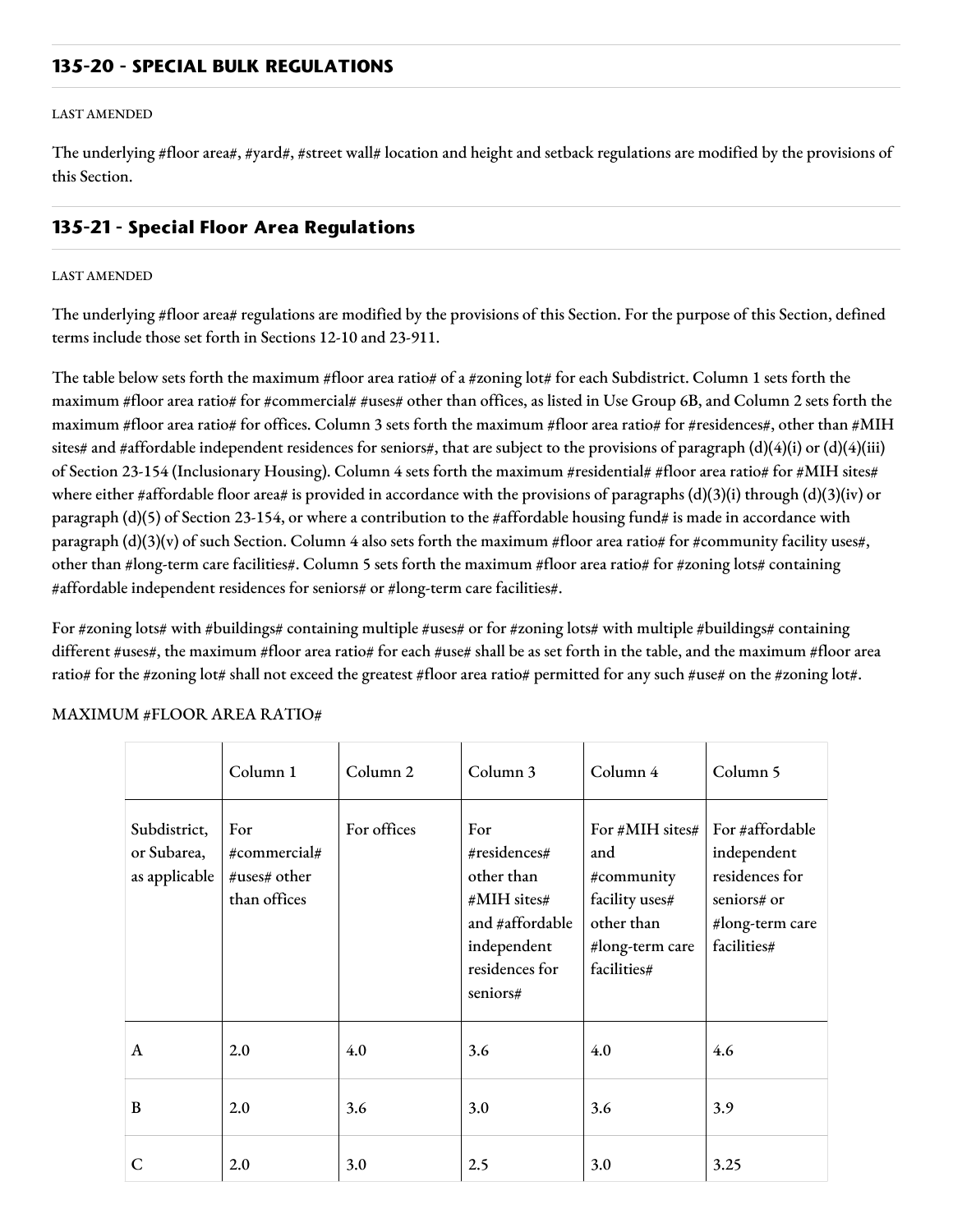| D <sub>1</sub> | 2.0 | 2.0 | 2.5  | 3.0  | 3.25 |
|----------------|-----|-----|------|------|------|
|                |     |     |      |      |      |
| D <sub>2</sub> | 2.0 | 2.0 | 2.25 | 2.75 | 3.0  |
| E              | 2.0 | 2.0 | 2.0  | 2.2  | 2.2  |

## **135-22 - Special Lot Coverage Regulations**

#### LAST AMENDED

The underlying #lot coverage# regulations are modified by the provisions of this Section.

The maximum #residential# #lot coverage# for #interior lots# or #through lots# shall be 65 percent, and the maximum #residential# #lot coverage# for #corner lots# shall be 100 percent.

# **135-23 - Special Yard Regulations**

#### LAST AMENDED

The underlying #yard# regulations are modified by the provisions of this Section.

In Subdistrict A, no #rear yard# or #rear yard equivalent# need be provided for #commercial buildings#, #community facility buildings#, or the portion of a #mixed building# containing #commercial# or #community facility uses#.

# **135-24 - Special Street Wall Location Regulations**

LAST AMENDED 5/12/2021

The underlying #street wall# location provisions are modified by the provisions of this Section.

(a) Along Bay Street

Along Bay Street, and along #streets# within 50 feet of their intersection with Bay Street, the following #street wall# regulations shall apply:

- (1) At least 70 percent of the #aggregate width of street walls# of a #building# shall be located within eight feet of the #street line#, and shall rise without setback up to at least the minimum base height specified in Section 135- 25 (Special Height and Setback Regulations), or the height of the #building#, whichever is lower. Pursuant to Section 135-31 (Special Visual Corridor Requirements), required visual corridors shall be considered #streets#.
- (2) For #developments# or horizontal #enlargements# of #buildings#, or portions thereof, within the #flood zone# where no transparent materials are provided on the #ground floor level# #street wall# below a height of four feet above the level of the adjoining sidewalk, pursuant to the provisions of Sections 135-11 (Ground Floor Use Regulations) and 37-34 (Minimum Transparency Requirements) for a continuous distance of more than 25 feet, such #street wall# shall be located at least three feet beyond the #street line#. Such #street wall# shall not be located beyond five feet of the #street line#. Such #street wall# shall provide visual mitigation elements in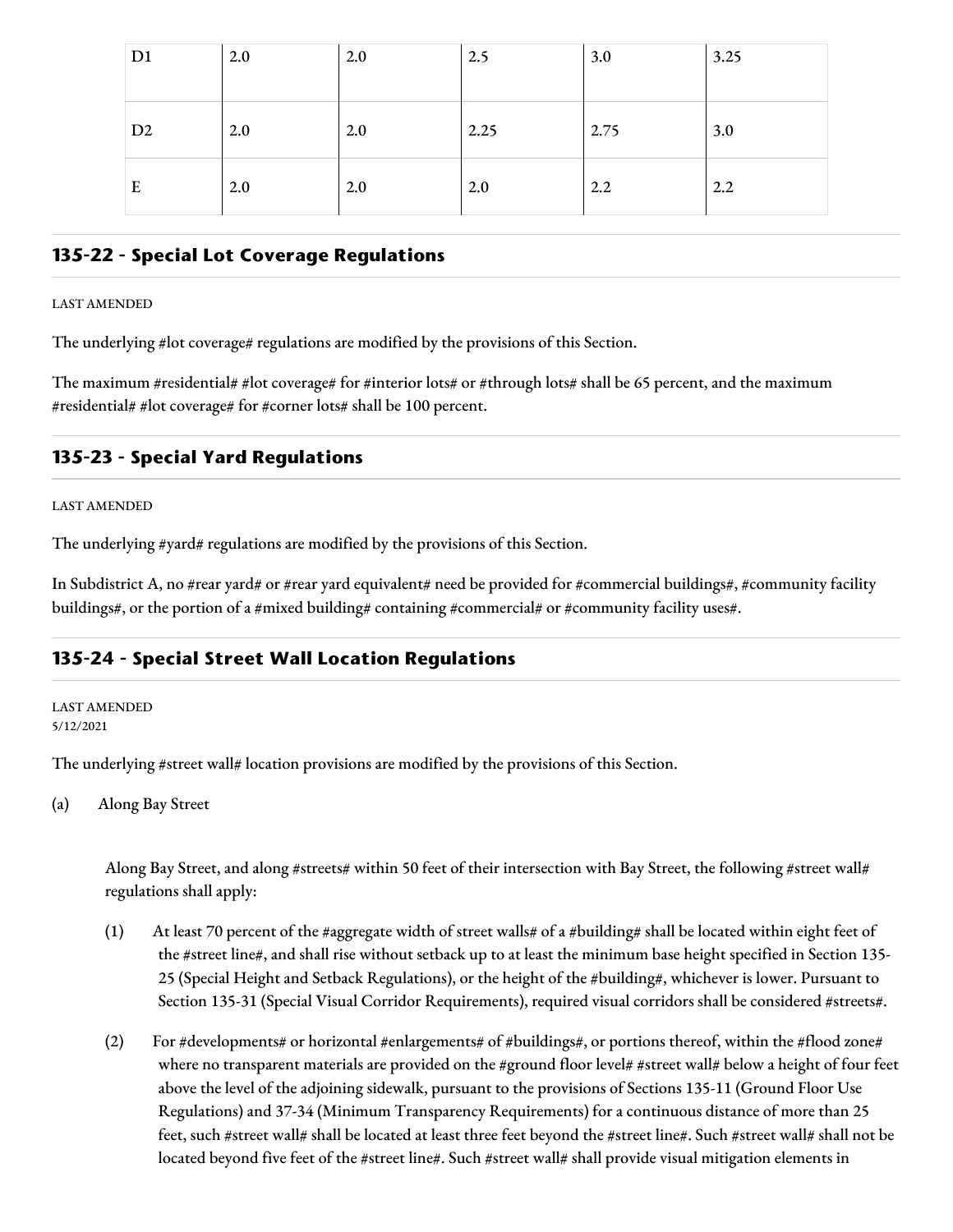accordance with the provisions for Type 2 blank walls set forth in Section 37-361 (Blank wall thresholds), and any area between the #street wall# and the sidewalk that does not contain any planting material pursuant to the provisions of Section 37-362 (Mitigation elements) shall be improved to Department of Transportation standards for sidewalks.

- (3) A minimum of 20 percent of the surface area of such #street walls# above the level of the first #story# shall be recessed a minimum of three feet. In addition, up to 30 percent of such #street wall# may be recessed at any level, provided that any recesses deeper than 10 feet are located within an #outer court#. Furthermore, no recesses greater than three feet shall be permitted within 30 feet of the intersection of two #street lines#.
- (b) Along Van Duzer Street

Along Van Duzer Street, and along #streets# within 50 feet of their intersection with Van Duzer Street, the underlying #street wall# location regulations shall apply.

(c) Along all other #streets#

Along all #streets# that are not subject to paragraphs (a) or (b) of this Section, at least 50 percent of the #aggregate width of street walls# shall be located within 15 feet of the #street line#. The remaining #aggregate width of street walls# may be recessed beyond 15 feet of the #street line#, provided that any such recesses deeper than 10 feet are located within an #outer court#. Where the #street wall# of a #building#, or an individual segment thereof, exceeds the maximum base height established in Section 135-25, such #street wall# shall rise without setback to at least the minimum base height specified in Section 135-25.

The underlying allowances for #street wall# articulation, set forth in paragraph (d) of Section 23-661 or paragraph (e) of Section 35-651, as applicable, shall be permitted to project or recess beyond the #street wall# locations established in paragraphs (a), (b) or (c) of this Section.

# **135-25 - Special Height and Setback Regulations**

## LAST AMENDED

The underlying height and setback provisions are modified by the provisions of this Section.

Pursuant to Section 135-31 (Special Visual Corridor Requirements), required visual corridors shall be considered #streets#. Such visual corridors shall be considered #wide streets# for the purposes of applying the height and setback regulations of this Section.

(a) Base heights and maximum #building# heights

The table below sets forth the minimum and maximum base height, the maximum transition height, where applicable, the maximum height of a #building or other structure# and the maximum number of #stories# for #buildings# in the #Special Bay Street Corridor District#.

In all subdistricts, a setback is required for all portions of #buildings or other structures# that exceed the maximum base height specified for the subdistrict, and shall be provided in accordance with paragraph (b) of this Section.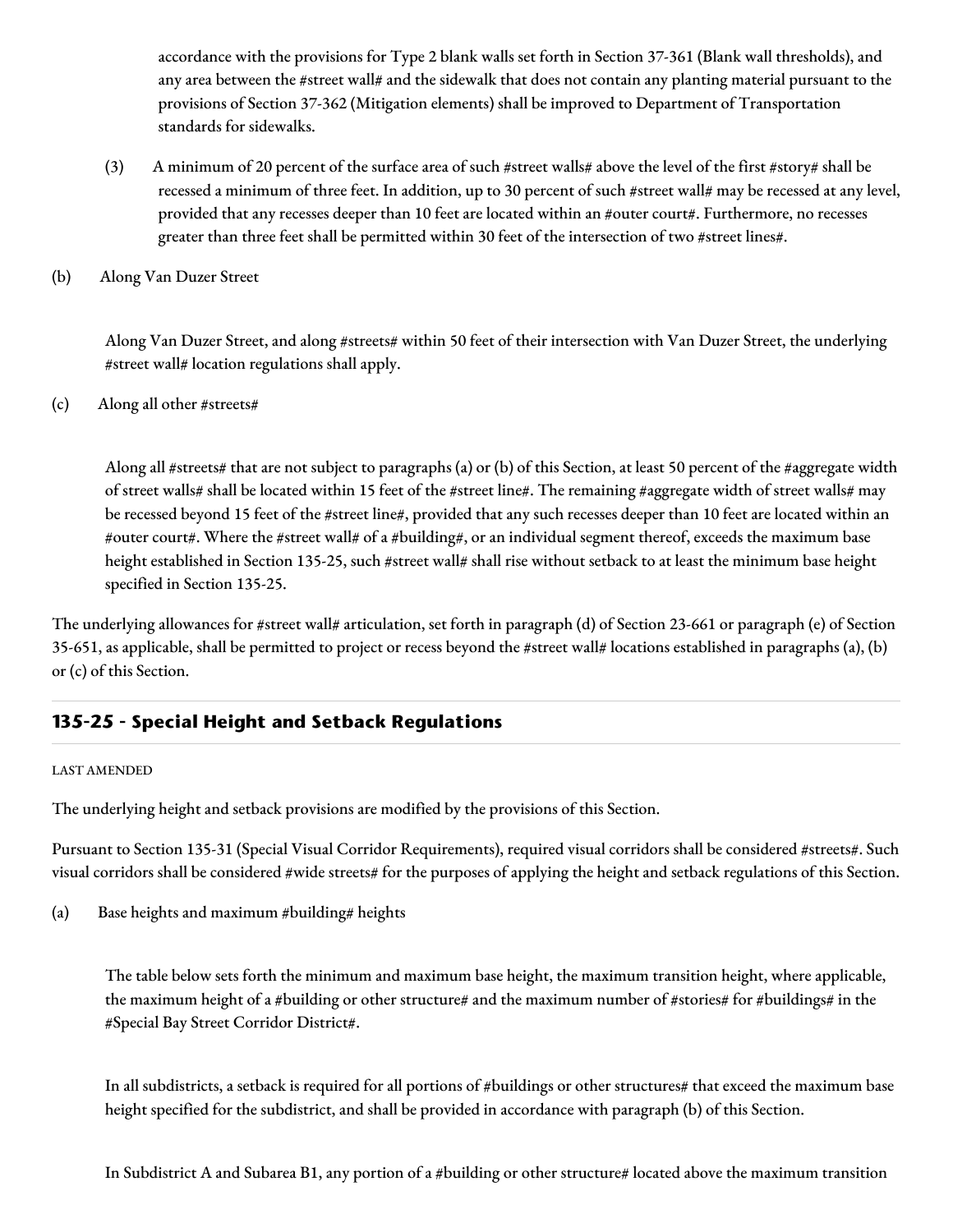height, and in Subarea B2 and Subdistrict C, any portion of a #building or other structure# located above the maximum base height, shall be subject to the maximum #street wall# width restrictions set forth in paragraph (c) of this Section.

| Subdistrict or<br>Subarea, as<br>applicable | Minimum<br>Base<br>Height (in<br>feet) | Maximum<br>Base<br>Height (in<br>feet) | Maximum<br>Transition<br>Height (in feet) | Maximum<br>Height of<br>#Buildings or<br>Other<br>Structures# in<br>Certain<br>Locations (in<br>feet) | Maximum<br>Number of<br>#Stories# |
|---------------------------------------------|----------------------------------------|----------------------------------------|-------------------------------------------|-------------------------------------------------------------------------------------------------------|-----------------------------------|
| A                                           | 40                                     | 65                                     | 85                                        | 125                                                                                                   | 12                                |
| B1                                          | 40                                     | 65                                     | 85                                        | 125                                                                                                   | 12                                |
| B2                                          | 40                                     | 65                                     | N/A                                       | 125                                                                                                   | 12                                |
| $\mathsf{C}$                                | 40                                     | 65                                     | N/A                                       | 85                                                                                                    | 8                                 |
| D1                                          | 40                                     | 65                                     | N/A                                       | 75                                                                                                    | $\overline{7}$                    |
| D2                                          | 40                                     | 65                                     | N/A                                       | 65                                                                                                    | $\epsilon$                        |
| ${\bf E}$                                   | 30                                     | 45                                     | N/A                                       | 55                                                                                                    | 5                                 |

## MAXIMUM BASE HEIGHTS AND MAXIMUM #BUILDING# HEIGHTS

## (b) Required setbacks

At a height not lower than the minimum base height or higher than the maximum base height specified for the subdistrict in the table in paragraph (a), a setback with a depth of at least 15 feet shall be provided from any #street wall# fronting on a #narrow street#, and a setback with a depth of at least 10 feet shall be provided from any #street wall# fronting on a #wide street#.

In addition, the underlying provisions of paragraphs  $(c)(2)$  through  $(c)(4)$  of Section 23-662 (Maximum height of buildings and setback regulations) shall apply to such setbacks.

(c) Maximum #street wall# width in Subdistricts A, B and C

In Subdistricts A, B and C, the maximum #building# height set forth in the table in paragraph (a) shall only be permitted within 100 feet of #streets# intersecting Bay Street. In addition, in Subdistrict A and Subarea B2, such maximum #building# height shall be permitted beyond 100 feet of #streets# intersecting Bay Street, provided that the